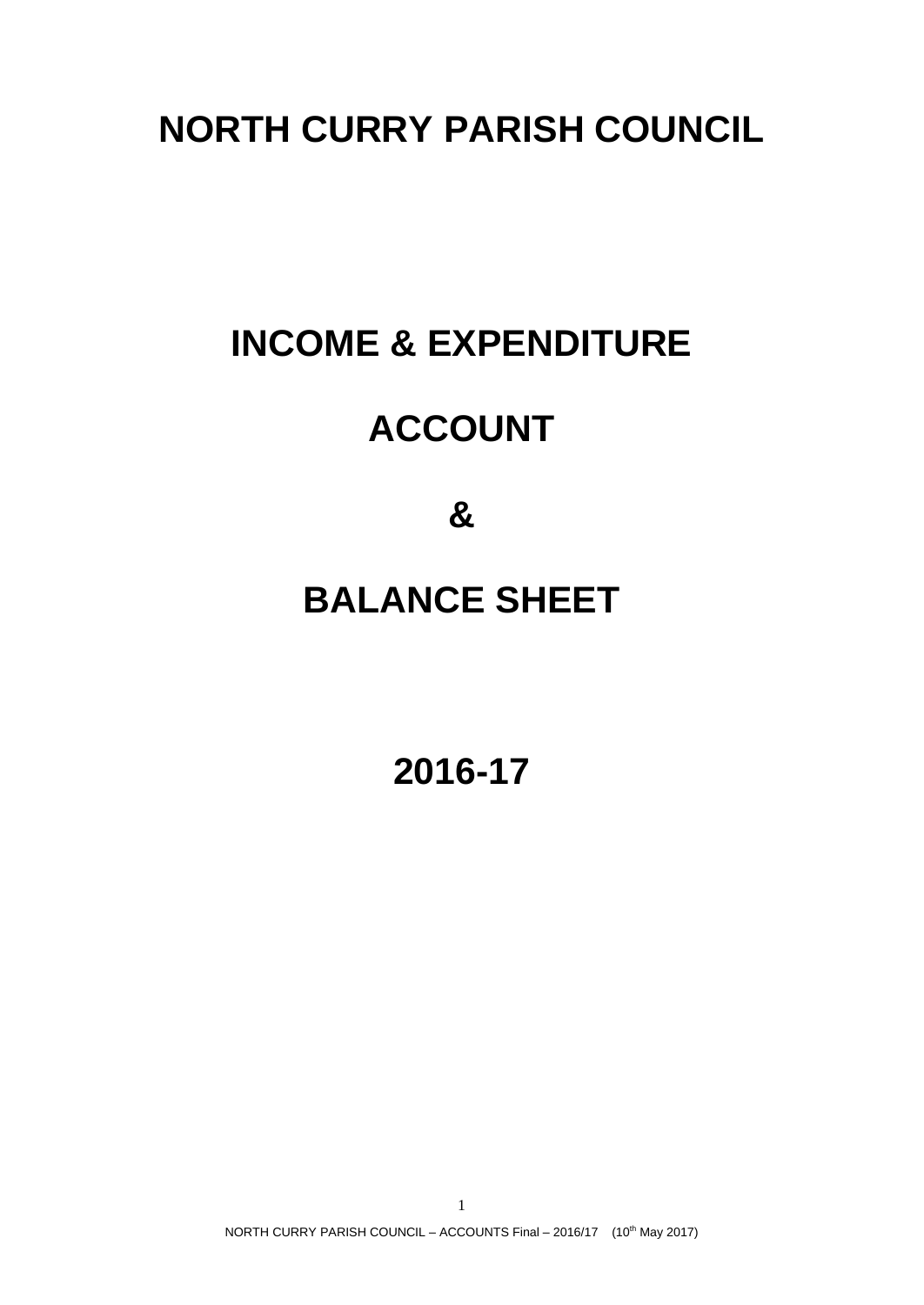### **NORTH CURRY PARISH COUNCIL**

#### **INCOME & EXPENDITURE ACCOUNT & BALANCE SHEET**

#### **2016 / 2017**

#### **INTRODUCTION**

The Council's financial accounts for the year ended 31st March 2017 are set out on pages 3 to 6. The accounts include various explanatory notes.

These accounts are unaudited.

These Accounts have been approved by resolution of the Parish Council at the meeting held on May 10th 2017.

Mrs. B Wellwood Responsible Finance Officer

10 th May 2017

North Curry Parish Office, Town Farm Stable, Town Farm, North Curry, TA3 6NP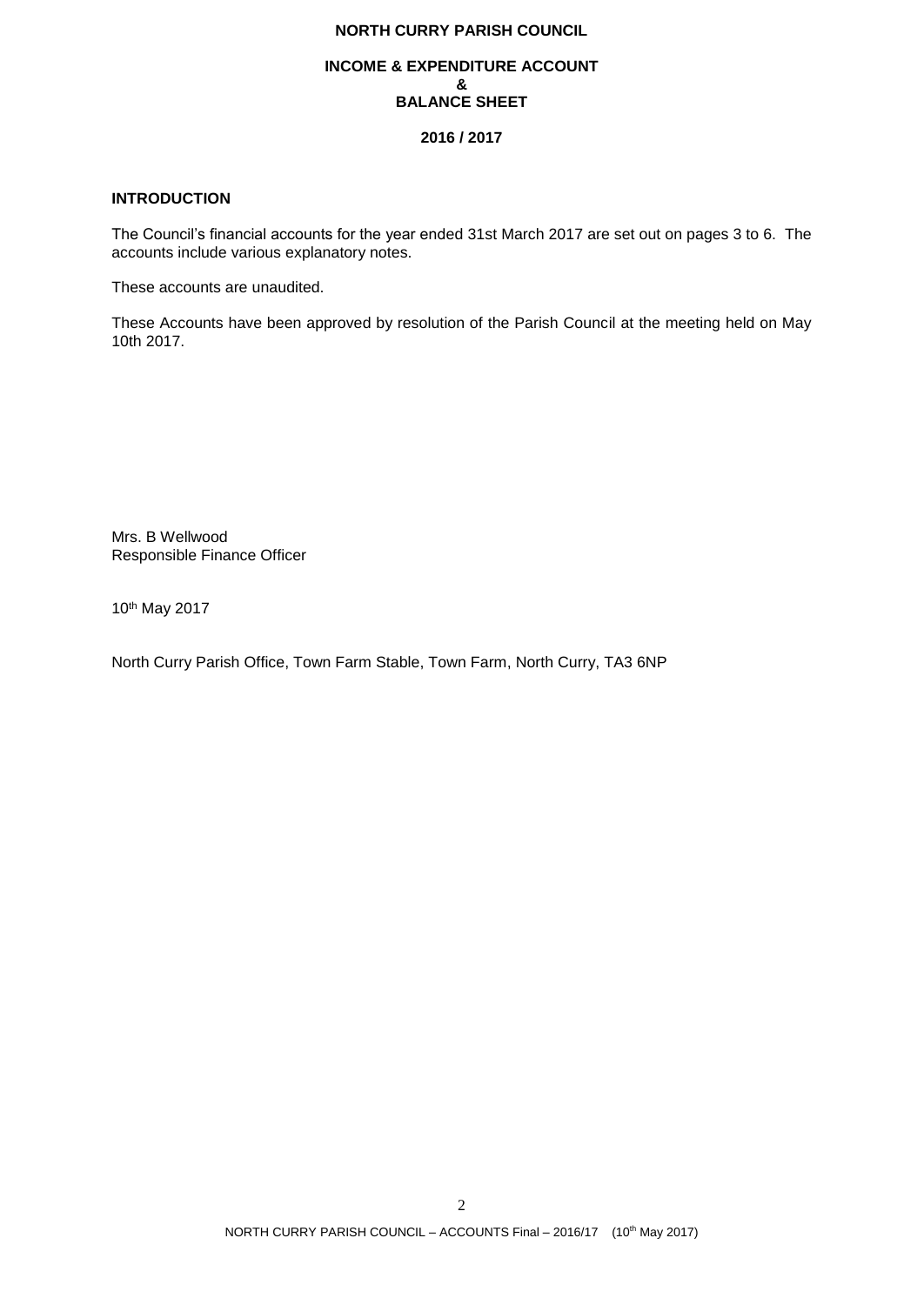#### **NORTH CURRY PARISH COUNCIL**

### **INCOME AND EXPENDITURE ACCOUNT For the year ending 31st March 2017**

| Year ended<br>31st March 2016 |           |                                          | Year ended<br><b>31st March 2017</b> |           |
|-------------------------------|-----------|------------------------------------------|--------------------------------------|-----------|
| £                             | £         |                                          | £                                    | £         |
|                               |           | <b>INCOME</b>                            |                                      |           |
| 17500.00                      |           | Precept                                  | 17150.00                             |           |
| 266.00                        |           | Allotments                               | 287.05                               |           |
| 9914.37                       |           | Grants                                   | 17874.07                             |           |
| 459.17                        |           | Stable Rent                              | 2500.00                              |           |
| 4509.95                       |           | Stable funds transferred from NCCL       | 0.00                                 |           |
| 2931.58                       |           | Stable Income (Net)                      | 2275.92                              |           |
| 89.43                         |           | Sundry                                   | 267.43                               |           |
| 358.77                        |           | <b>Bank Interest</b>                     | 539.28                               |           |
|                               | 36,029.27 | <b>Total Income</b>                      |                                      | 40,893.75 |
|                               |           | <b>EXPENDITURE</b>                       |                                      |           |
| 4623.46                       |           | Administration                           | 4088.89                              |           |
| 185.77                        |           | Allotments                               | 1010.95                              |           |
| 0.00                          |           | Parish Trees                             | 860.00                               |           |
| 8143.61                       |           | <b>Clerks Employment Costs</b>           | 8463.87                              |           |
| 0.00                          |           | <b>Community Speedwatch</b>              | 0.00                                 |           |
| 600.00                        |           | Dog Bins                                 | 619.50                               |           |
| 0.00                          |           | Donations                                | 0.00                                 |           |
| 12010.01                      |           | <b>Facility Development</b>              | 3000.00                              |           |
| 700.00                        |           | Footpaths                                | 992.29                               |           |
| 6412.11                       |           | Grants                                   | 4381.00                              |           |
| 0.00                          |           | Jubilee 2012                             | 0.00                                 |           |
| 665.00                        |           | Office Equipment                         | 243.98                               |           |
| 92.00                         |           | Repairs & Maintenance                    | 527.21                               |           |
| 390.79                        |           | Queen Square                             | 352.93                               |           |
| 0.00                          |           | Signs & Noticeboards                     | 15.58                                |           |
|                               |           | Transfer to Deposit Protection Scheme    | 0.00                                 |           |
| 491.20                        |           | <b>Village Newsletter</b>                | 0.00                                 |           |
| 269.00                        |           | Welcome Booklet                          | 0.00                                 |           |
| 147.20                        |           | White Street planting                    | 17.97                                |           |
|                               | 35,730.15 | <b>Total Expenditure</b>                 |                                      | 24,574.17 |
|                               | 299.12    | SURPLUS/(DEFICIT) FOR THE<br><b>YEAR</b> |                                      | 16,319.58 |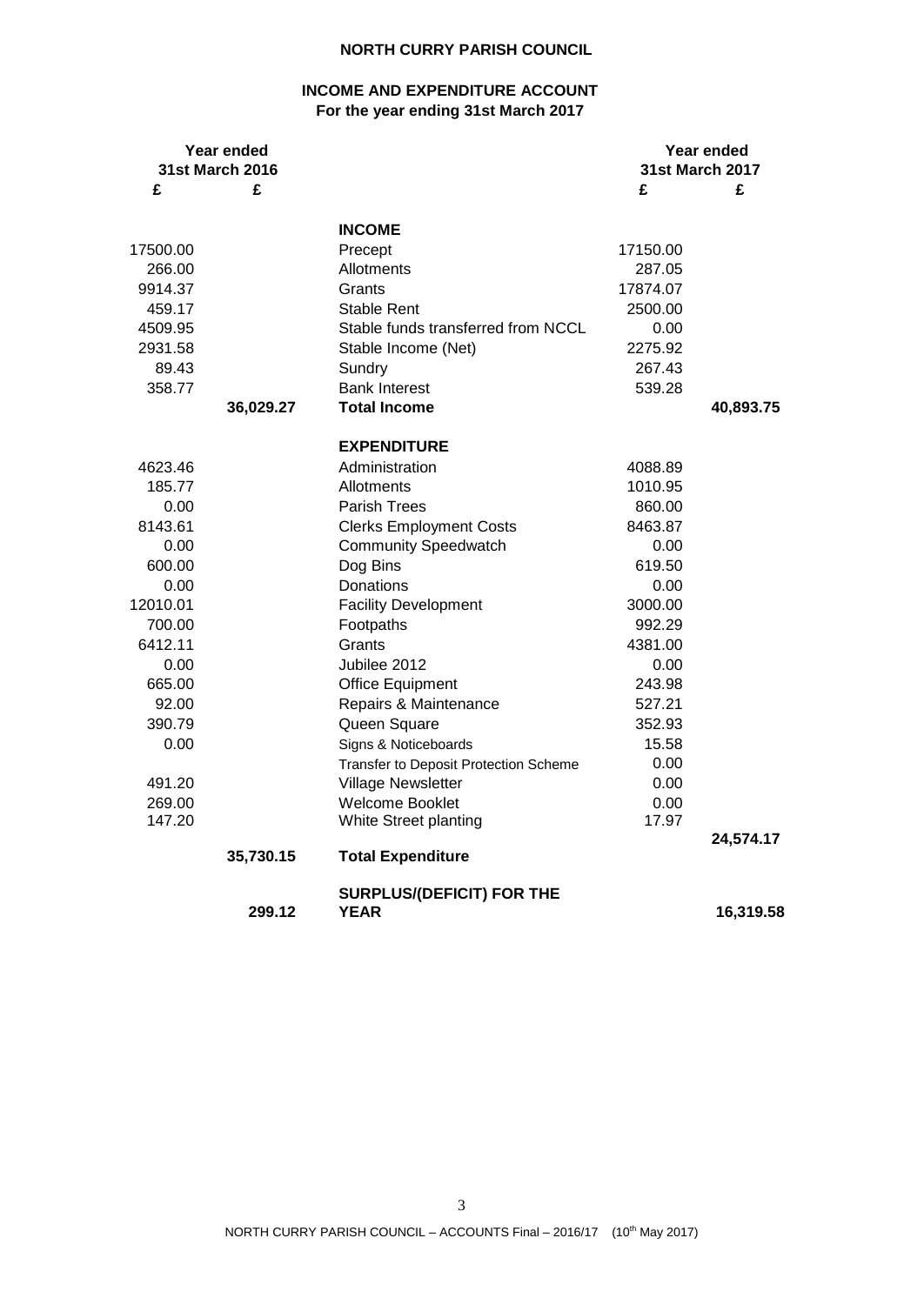#### **NORTH CURRY PARISH COUNCIL BALANCE SHEET For the year ended 31st March 2017**

| Year ended         |          |                                                |              | Year ended             |          |
|--------------------|----------|------------------------------------------------|--------------|------------------------|----------|
| 31st March 2016    |          |                                                | <b>Notes</b> | <b>31st March 2017</b> |          |
| £                  | £        | <b>FIXED ASSETS</b>                            |              | £                      | £        |
|                    |          | Land & Buildings                               | 2.           |                        |          |
|                    |          | <b>CURRENT ASSETS</b>                          |              |                        |          |
| 684.50             |          | <b>Debtors</b>                                 | 3.           | 1358.11                |          |
| 0.00               |          | Payments made in advance                       |              | 0.00                   |          |
| 6584.88            |          | Lloyds Bank Account                            |              | 8547.94                |          |
| 5709.43            |          | Co-operative Bank Account                      |              | 3762.00                |          |
| 25942.25           |          | Cambridge & Counties                           |              | 40479.26               |          |
| 102.94             |          | Petty Cash                                     |              | 266.50                 |          |
|                    | 39024.00 | <b>Total Assets</b>                            |              |                        | 54413.81 |
|                    |          | <b>CURRENT LIABILITIES</b>                     |              |                        |          |
| 2355.38            |          | <b>Creditors and Accruals</b>                  | 4.           | 1425.61                |          |
|                    |          | Payments received in advance                   |              |                        |          |
|                    | 2355.38  | <b>Total Liabilities</b>                       |              |                        | 1425.61  |
|                    | 36668.62 | <b>NET ASSETS</b>                              |              |                        | 52988.20 |
|                    |          | <b>Represented by:</b>                         |              |                        |          |
| 36352.16           |          | <b>Opening General Fund Balance</b>            |              | 36668.62               |          |
| 316.46             |          | Surplus/(Deficit) for year                     |              | 16319.58               |          |
|                    | 36668.62 | <b>CLOSING GENERAL FUND BALANCE</b>            |              |                        | 52988.20 |
|                    |          | <b>Less Provisions</b>                         | 6.           |                        |          |
| 6275.17            |          | <b>Community Infrastructure Levy</b>           |              | 15238.24               |          |
|                    |          |                                                |              |                        |          |
| 1932.42            |          | Lightsource Grant<br>Election charges          |              | 5000.00<br>2032.42     |          |
|                    |          | <b>Facilities Development Fund</b>             |              |                        |          |
| 5989.99<br>6441.53 |          | Stable funds - service charge or rent reserves |              | 2989.99<br>8717.45     |          |
| 901.71             |          | Jubilee fund                                   |              | 901.71                 |          |
| 700.00             |          | Legal fees                                     |              | 900.00                 |          |
| 735.00             |          | Office equipment                               |              | 691.02                 |          |
| 3951.02            |          | Parish trees                                   |              | 3591.02                |          |
| 5316.51            |          | Footpaths                                      |              | 5024.22                |          |
| 56.45              |          | Queen Square Garden                            |              | 97.31                  |          |
|                    | 32299.80 |                                                |              |                        | 45183.38 |
|                    |          |                                                |              |                        |          |

**4368.82 Net General Fund Balance 7804.82**

The above Balance Sheet and attached Income and Expenditure Account present fairly the financial position of the Council as at 31st March 2017 and the Income and Expenditure for the year then ended.

**Signed:**

**Responsible Finance Officer Chairman**

**Date:**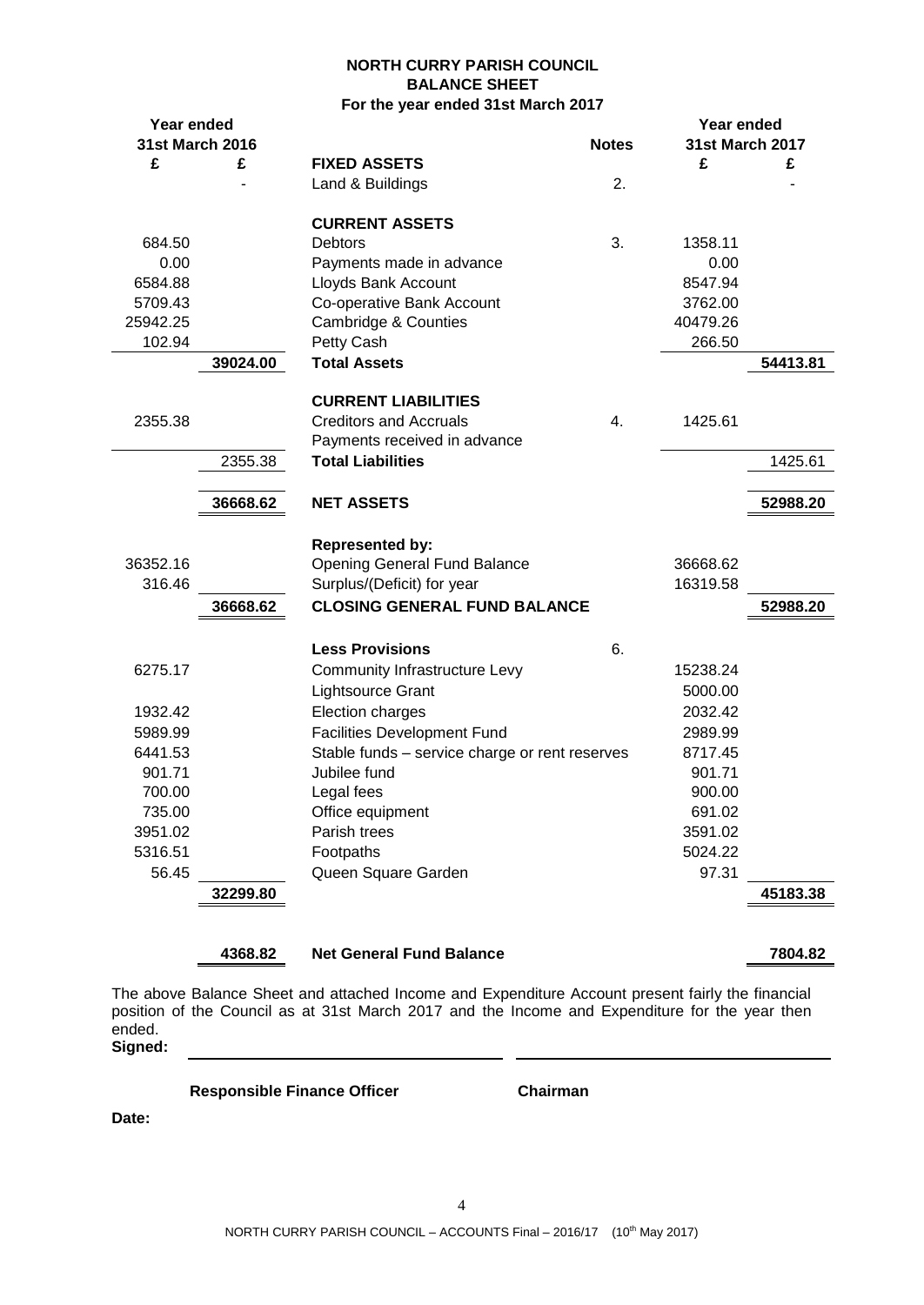#### **NOTES TO THE INCOME AND EXPENDITURE ACCOUNT AND BALANCE SHEET 31ST MARCH 2017**

#### **1. STATEMENT OF ACCOUNTING POLICIES**

#### **a)** General

The general principles adopted in the preparation of the Income and Expenditure Account and the Balance Sheet are those recommended by the Chartered Institute of Public Finance and Accountancy (CIPFA) applicable to Parish and Town Councils with a budgeted income for the year (and two immediately preceding years) less than £500,000 and more than £5,000.

#### **b)** Accounting Concept

The Income and Expenditure Account and Balance Sheet are compiled on the accruals basis of accounting. This means that the amounts due to or from the Council in respect of the financial year but not settled at the year-end are brought into the accounts. The amounts so included are actual or estimated for each line of income and expenditure and any difference between the actual figures and the estimates is reflected in the accounts of the following year.

#### **c)** Significant values

In complying with the Guidance for Local Council Accounts a value has to be fixed below which any adjustment will be deemed to be insignificant. For the current year the value set is £100. Any adjustment for a debtor or creditor less than this figure has been ignored.

### **2. FIXED ASSETS**

| .                                                                           | Approximate<br>Value (£) |
|-----------------------------------------------------------------------------|--------------------------|
| <b>Community Assets</b>                                                     |                          |
| Village Hall site (Freehold owned by Parish Council, leased to Village Hall |                          |
| Management Committee)                                                       |                          |
| Allotments                                                                  |                          |
| Queen Square Garden                                                         |                          |
| Village Green (Church Road)                                                 |                          |
| Sports Field (White Street)                                                 |                          |

The Parish Council also holds the freehold of the Playing Field, with custodial trustees for the North Curry Playing Field Charity, (Registration No. 304593).

These assets are regarded as Community Assets have no determinable commercial value and therefore have been included at NIL values in accordance with the CIPFA Accounting Guidance Section 4.9.4.

| Other assets                                                               |         |
|----------------------------------------------------------------------------|---------|
| Memorials - Queen Square War and Victoria                                  | 8.470   |
| Benches, Notice Boards, Clocks, Defibrillator and Signs (Street Furniture) | 19.710  |
| Queen Square Garden Walls/Gates and Fences                                 | 9.416   |
| <b>Office Equipment</b>                                                    | 2.058   |
| <b>Town Farm Community Stable</b>                                          | 254.153 |
| White Street Sport Pavilion & shed                                         | 358.680 |

The valuations for these assets are based on insurance values, also in accordance with the CIPFA Accounting Guidance Section 4.9.4. All deeds are held at Ashfords, Ashford Court, Blackbrook Park Avenue, Taunton, Somerset TA1 2PX

#### **3. CURRENT ASSETS**

Debts due to the Council were a total of £1358.11 comprising VAT repayments.

#### **4. CURRENT LIABILITIES**

Creditors and accruals amounted to £1425.61, the most significant of these are a sum of £721.17 which was due for payment at the year-end for the Clerk's outstanding salary and national insurance and £624.00 which was due to TDBC for dog bin emptying.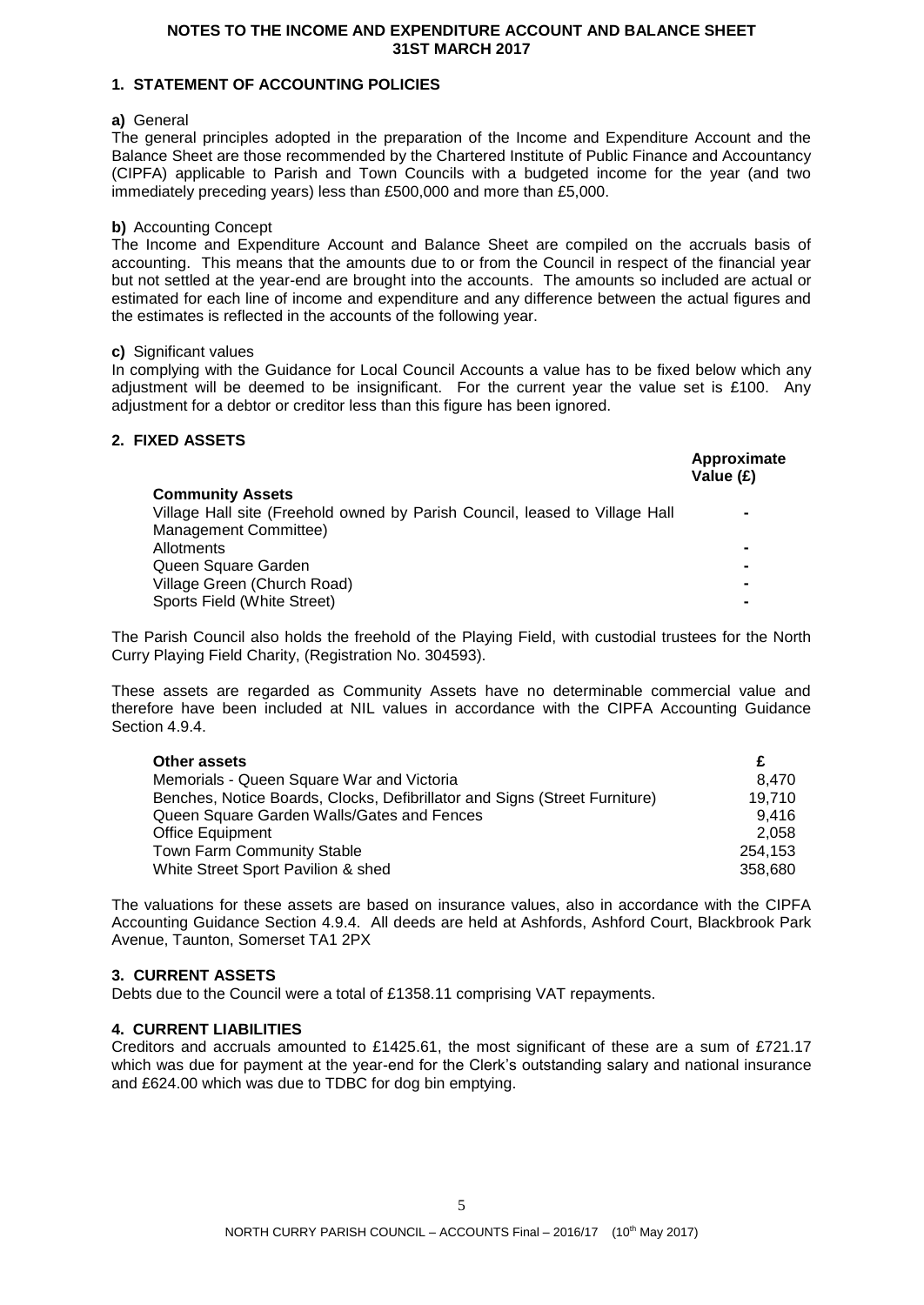#### **5. SECTION 137 PAYMENTS**

Section 137 of the Local government Act 1972 (as amended) enables Local Councils to spend up to the product of £7.42 per head of electorate for the benefit of people in the area on activities or projects not specifically authorised by other powers. The limit for this Council in the year ended 31st March 2017 was £9312.10. Payments were made for the following purposes: North Curry Flower Festival - £100, Citizens Advice Bureau (Taunton) - £100.00, Royal British Legion - £110.00, Remembrance Day bugler - £25.00, Remembrance Day organist - £25.00. A £700 grant was made to the Village Hall, and grants towards grass cutting costs were paid to White St. (£500.00), and Greenway Playing Field (£225.00). **Total S137 payments = £1785.00**

#### **6. PROVISIONS**

**Community Infrastructure Levy** – Funds received to provide, improve, replace, operate or maintain the infrastructure of the Parish or anything else that is concerned with addressing the demands that development has placed on the Parish.

**Lightsource** – Funds received for the benefit of the Parish in recognition of a solar panel installation.

**Election charges** - A fund to cover election charges.

**Facility Development Fund** - A fund to cover prospective development of Parish amenities.

**Stable Funds** – Funds held as service charge reserves or rent reserves in respect of the letting of Town Farm Community Stable

**Jubilee Fund** – A fund held by the Parish Council from proceeds raised by the Jubilee Committee and to be used for projects around the Parish to celebrate the Queen's Diamond Jubilee*.*

**Legal fees** – Provision for fees which may be incurred relating to Parish assets.

**Office equipment** – Provision for new computer equipment.

**Parish Trees** – Fund held for the maintenance of Parish Trees.

**Footpath maintenance** - The under spend from previous Grants has been carried forward

**Queen Square Garden** – A small under spend carried forward as a fund for future work

**7. BORROWINGS -** There were no loans outstanding to the Council at 31 March 2016.

#### **8. TENANCIES**

On 1<sub>st</sub> April 2010 the Council entered into a Lease Agreement whereby White Street Sports Field and Pavilion was leased to North Curry Sport Limited for a period of 20 years. In July 2015 the lease to North Curry Sports Ltd was extended until 31st March 2037.

On 3<sup>rd</sup> April 2017 the Council renewed the Lease Agreement for Greenway playing field and Pavilion with the Trustees of North Curry Playing Field, extending the tenancy to 23rd June 2026.

#### **9. AGENCY WORK**

During the year ending 31 March 2017 the Council undertook no agency work on behalf of other Authorities.

#### **10. ADVERTISING AND PUBLICITY**

During the year ending 31 March 2017 the Council incurred no expenditure on advertising and publicity expenses.

#### **11. SUPERANNUATION**

During the year ending 31 March 2017 no superannuation contributions were made.

**12. FURTHER INFORMATION -** Further information about the accounts is available from the Clerk to the Council, Mrs. Barbara Wellwood, who can be contacted on 01823 490136.

The Council approved these accounts on 10th May 2017.

**Signed:**

**Chairman Responsible Finance Officer**

**Date**

**\_\_\_\_\_\_\_\_\_\_\_\_\_\_\_\_\_\_\_\_\_\_\_\_\_\_\_\_\_\_\_\_\_ \_\_\_\_\_\_\_\_\_\_\_\_\_\_\_\_\_\_\_\_\_\_\_\_\_\_\_\_\_\_\_\_\_**